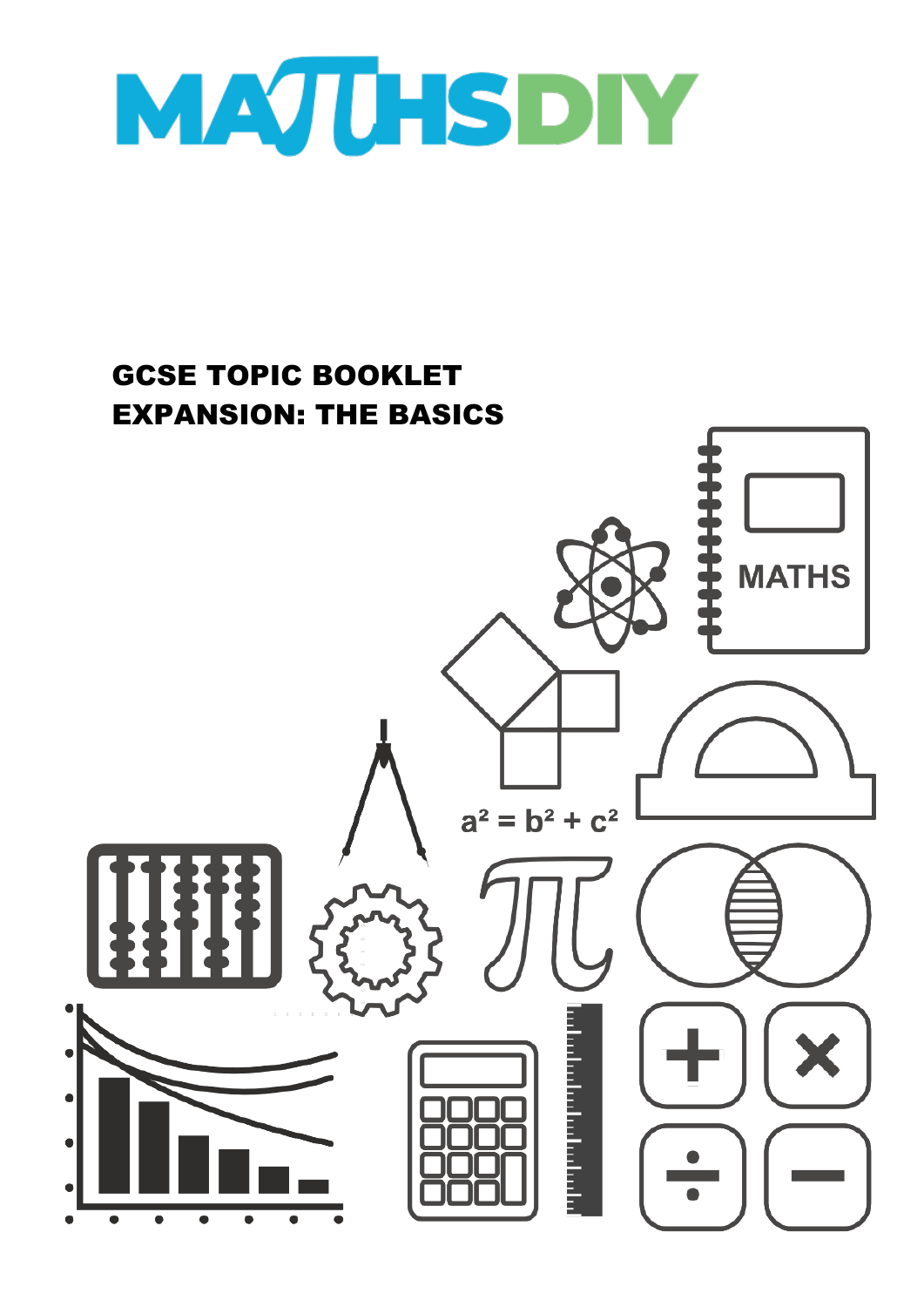## Expand  $5(x - 2)$ .  $1. a)$  $(1)$ Expand  $4(x-3)$ .  $b)$  $(1)$ Expand  $6(x-5)$ .  $c)$  $(1)$ Expand and simplify  $4(3x-1) + 3(x - 5)$ .  $2. a)$  $(2)$  $b)$ Expand the following expression, simplifying your answer as far as possible.  $4(x-2) + 3(2x + 5)$ .  $(2)$

Expand  $2x(x^2+3)$ .  $\mathsf{c}$ )

 $(2)$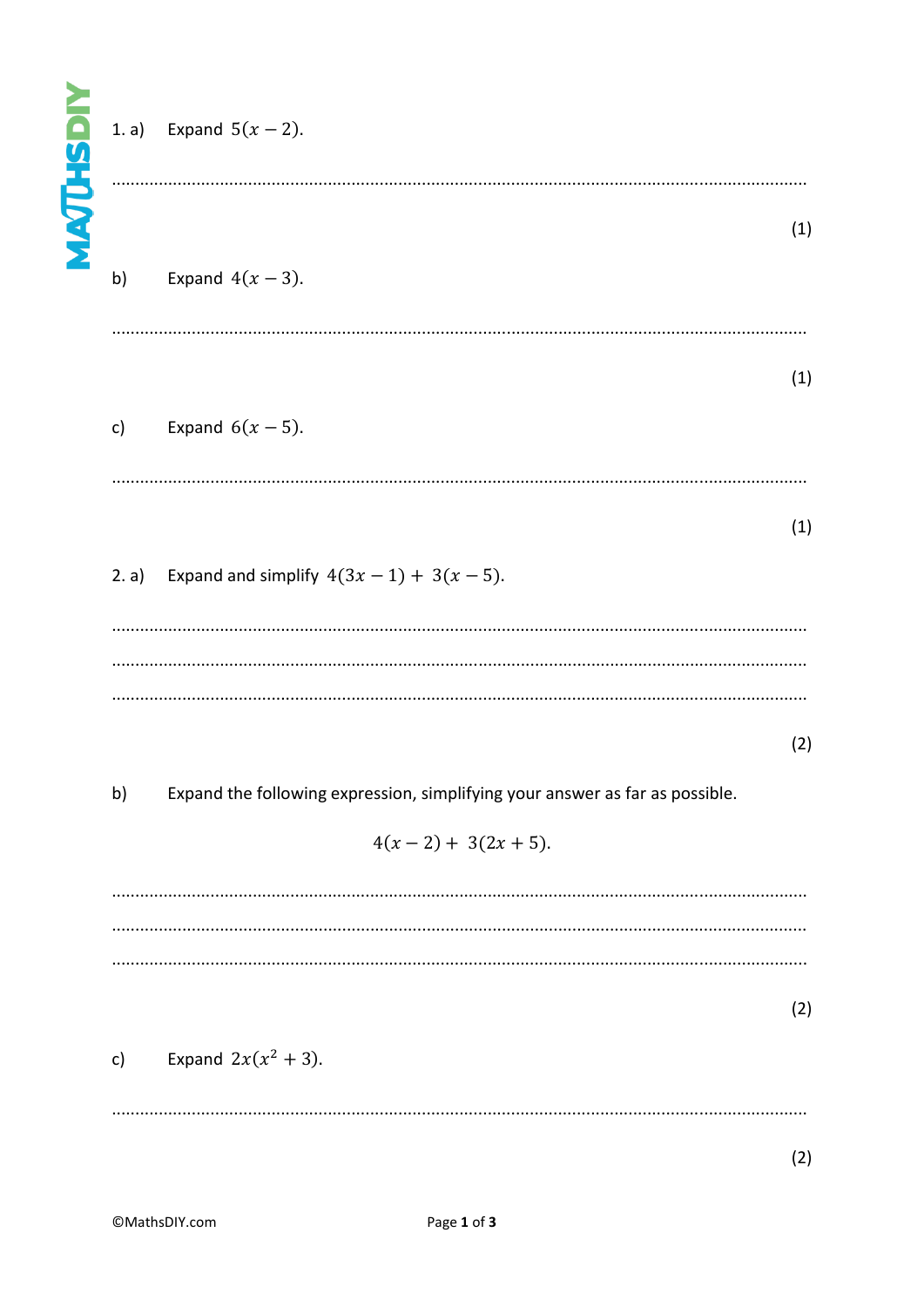|       | 3. a) Expand and simplify: $4(2y - 3) - 3(y + 5)$ |     |
|-------|---------------------------------------------------|-----|
|       |                                                   | (2) |
| b)    | Expand $x^3(3x - 5)$ .                            |     |
|       |                                                   | (2) |
|       | 4. a) Expand $5(x + 8)$ .                         | (1) |
| b)    | Expand $x(x^2 + 7)$ .                             |     |
|       |                                                   | (2) |
| 5. a) | Expand and simplify: $4(x + 5) - 3(2x - 4)$       |     |
|       |                                                   | (2) |